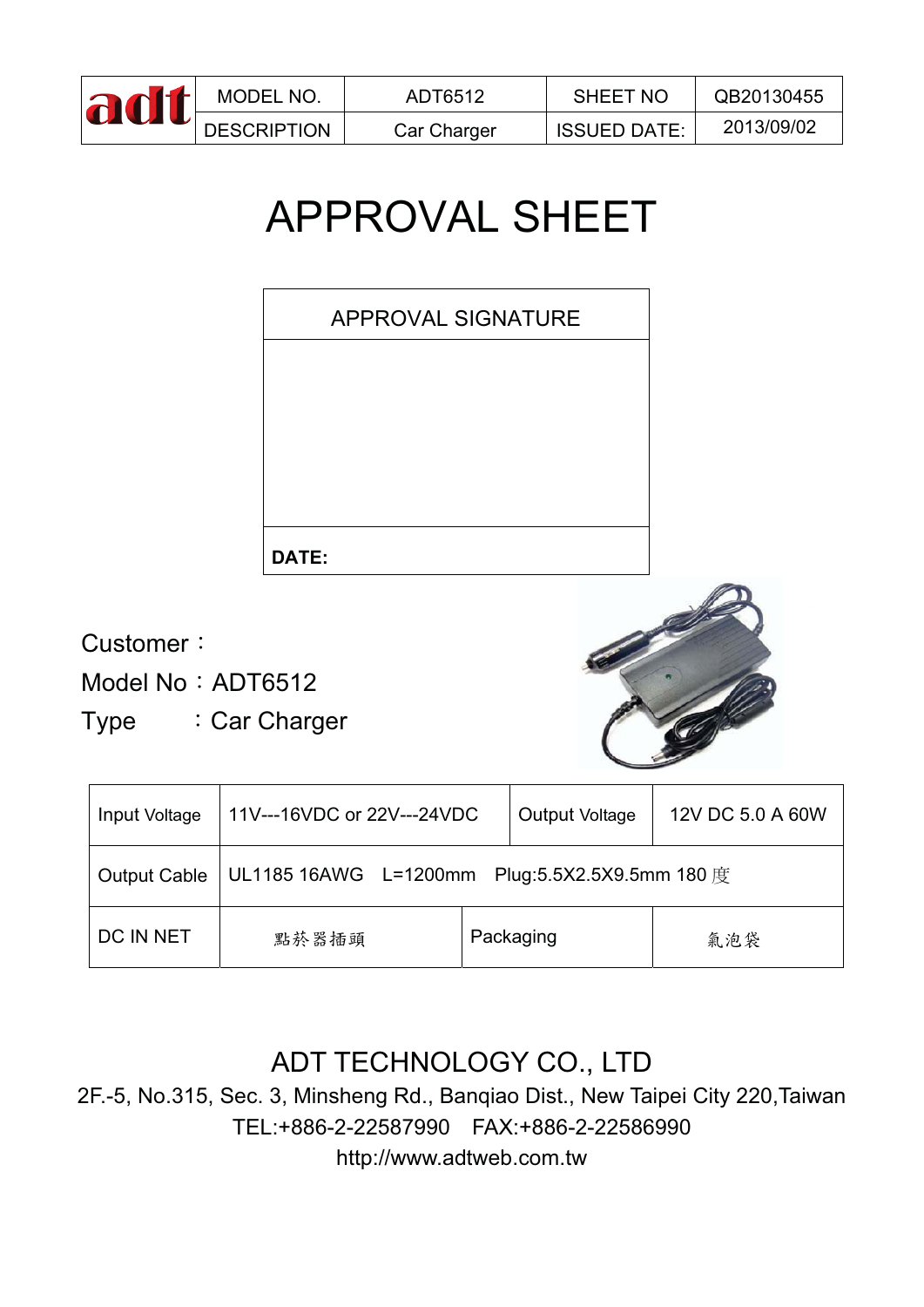# **CONTENT:**

- 1. INTRODUCTION
- 2. ELECTRONICS SPECIFICATION
- 3. ENVIRONMENTAL
- 4. INTERNATIONAL STANDARD
- 5. MECHANICAL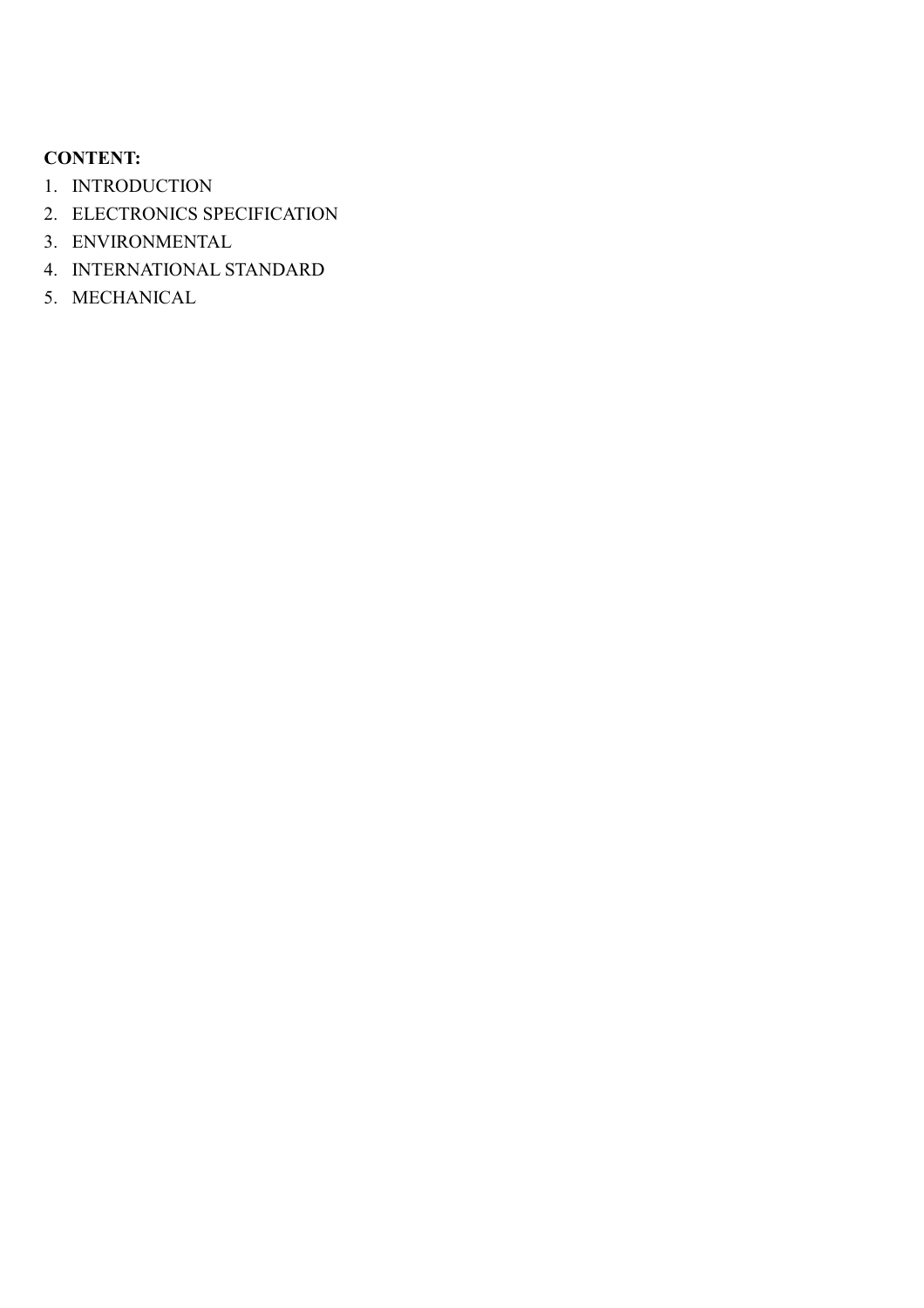## **1. INTRODUCTION**

This document defines the specifications for the 60 watts DC to DC adapter named ADT6512 .

The device shall accept DC input from either an Car mobile/RV Cigarette or Air Plug.

A working indicator LED will display green when the output voltage is ON. The input plug shall mate with all common vehicle lighter sockets.

| Parameter                             | Specification                                                 |  |  |
|---------------------------------------|---------------------------------------------------------------|--|--|
| <b>Input Operation voltage</b>        | 11V---16VDC and 22V---32VDC for operation voltage(After       |  |  |
|                                       | turn on)                                                      |  |  |
|                                       | Turn on voltage must be over 11.5VDC.                         |  |  |
| Maximum input current                 | 7A                                                            |  |  |
| Inrush current                        | No damage the relative components                             |  |  |
| Output voltage                        | $12VDC+/-5%$                                                  |  |  |
| Output current (Max.)                 | 5A                                                            |  |  |
| Dynamic load                          |                                                               |  |  |
| Load $1:0A -- 2.5A$                   | Output voltage range: $12VDC +10\%$                           |  |  |
| Load $2: 2.5A - 5.0A$                 |                                                               |  |  |
| Maximum rated output power            | 60W continuous                                                |  |  |
| Maximum output voltage ripple & noise | 200mVpk                                                       |  |  |
| Input under-voltage protection        | Shutdown if input voltage is below 10.5VDC with auto recovery |  |  |
|                                       | mode                                                          |  |  |
| Over current protection               | Shutdown if output load exceed $110\% \sim 150\%$ of          |  |  |
|                                       | Max. load, with latch mode                                    |  |  |
| Output over voltage protection        | 18V maximum, shut down with latch mode if output OVP is       |  |  |
|                                       | triggered.                                                    |  |  |
| Over temperature protection           | Shutdown with auto recovery mode if internal temperature is   |  |  |
|                                       | higher than $120^{\circ}$ C when abnormal condition occurred  |  |  |
| Efficiency                            | 80% minimum.                                                  |  |  |

# **2. ELECTRONICS SPECIFICATION**

## **3.0 ENVIRONMENTAL**

## **3-1. Operating Temperature**

 $0^{\circ}$ C to  $+40^{\circ}$ C

## **3-2. Storage Temperature**

-20 $\degree$ C to 85 $\degree$ C

# **3-3. Shock**

 Operational: 10G, 1/2 sine pulse, 11-millisecond duration, 3 drops each direction and axis Non-operational: 60G, 1/2 sine pulse, 11-millisecond duration, 3 drops each direction and axis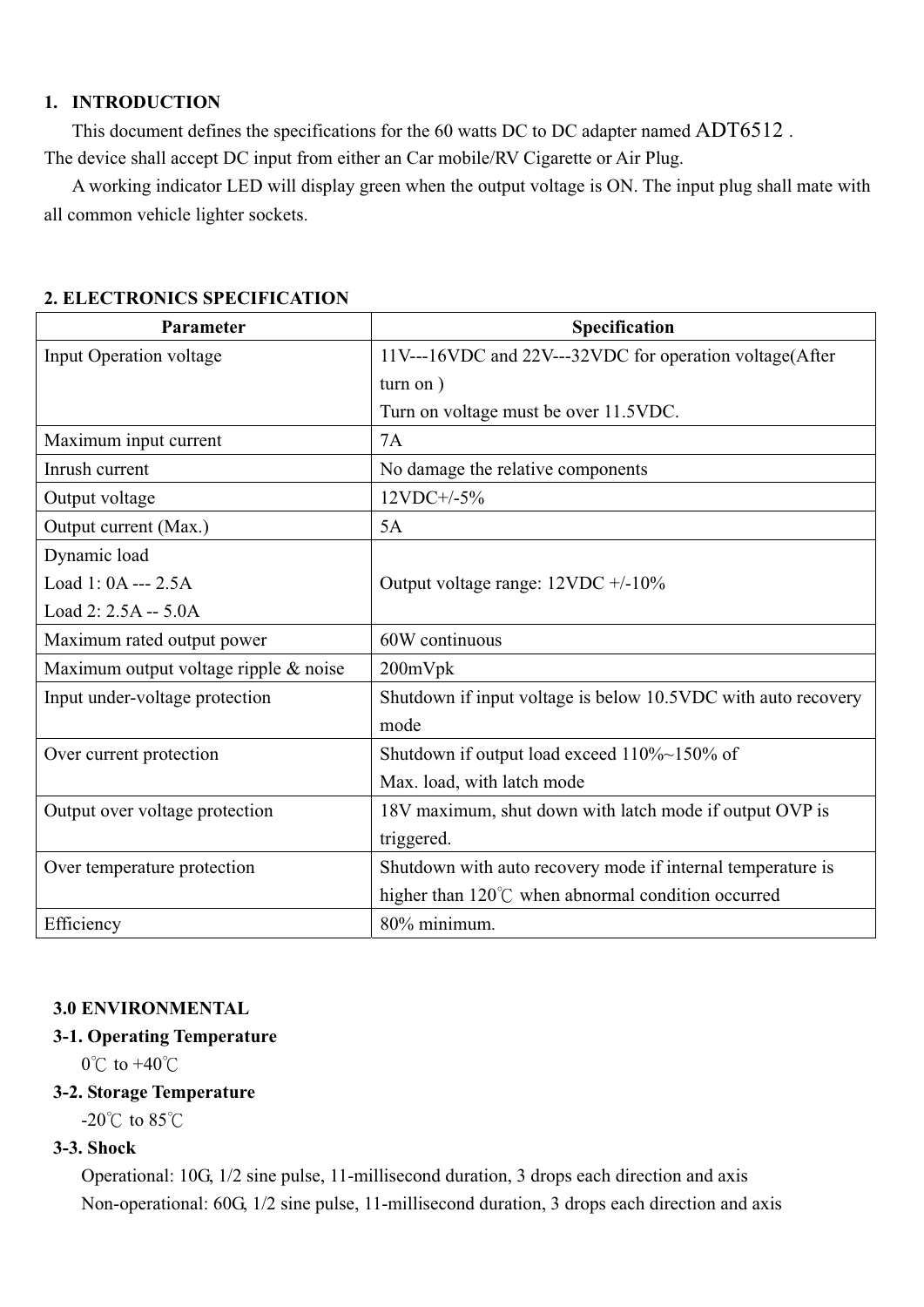### **3-4. Vibration**

 Operational: 5 to 500Hz @ 0.5G acceleration for 30 minutes in each axis Non-operational: 5 to 500Hz @ 1G acceleration for 1 hour in each axis

#### **3-5. Electrostatic Discharge Sensitivity**

No hardware failure up to  $\pm$  8KV. The test procedure should be according to IEC801-2(1991).

# **3-6. Burn In**

4 hours at  $40^{\circ}$ C(+/-5<sup>°</sup>C), nominal input voltage (24V), and 80% load condition.

#### **3-7. MTBF**

50,000 hours minimum.

# **4.0 INTERNATIONAL STANDARD**

# **4.1 Safety Standard TBD**

#### **5.0 MECHANICAL**

**5-1. Case Dimensions** 

L115 x W55 x H34 mm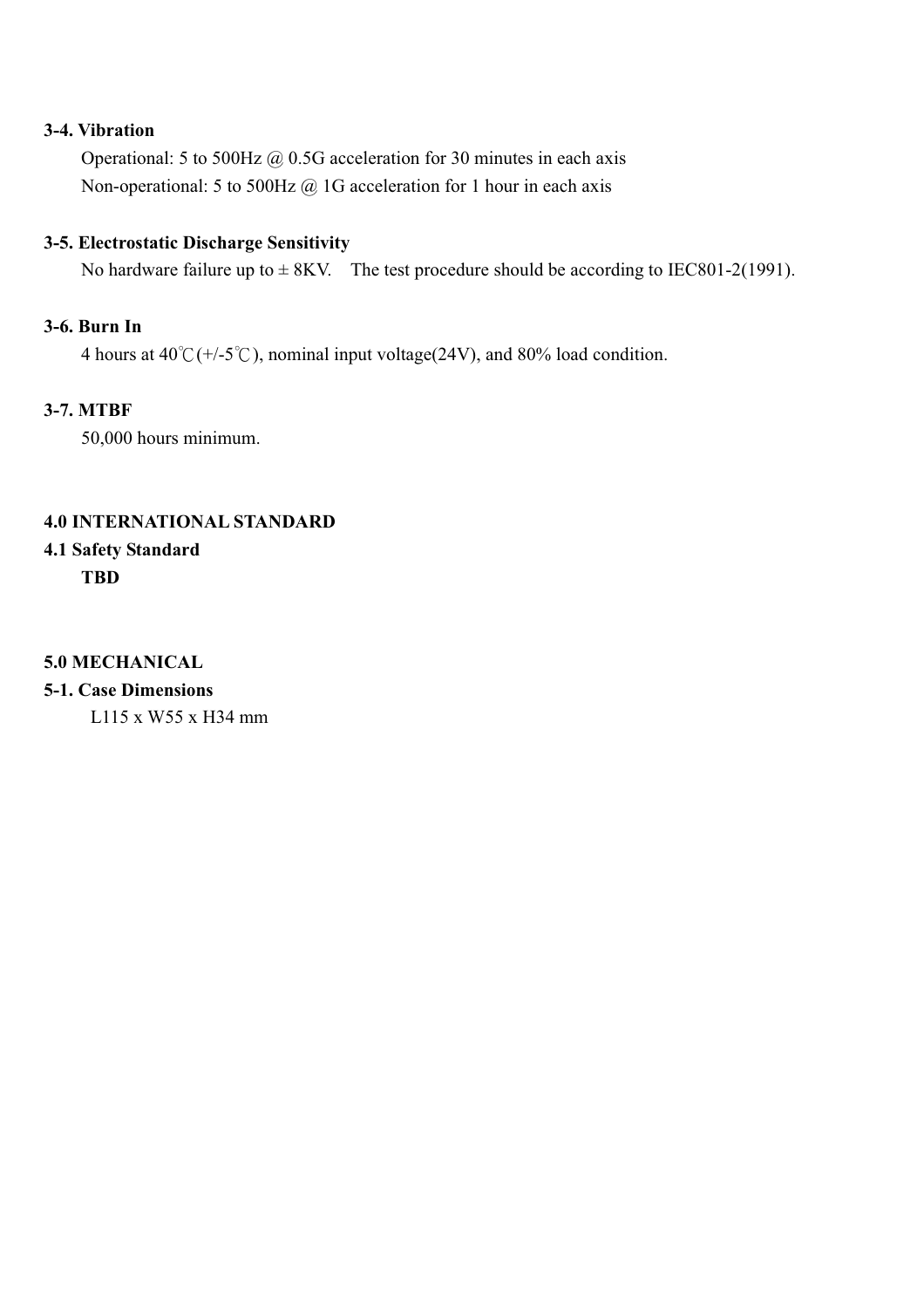